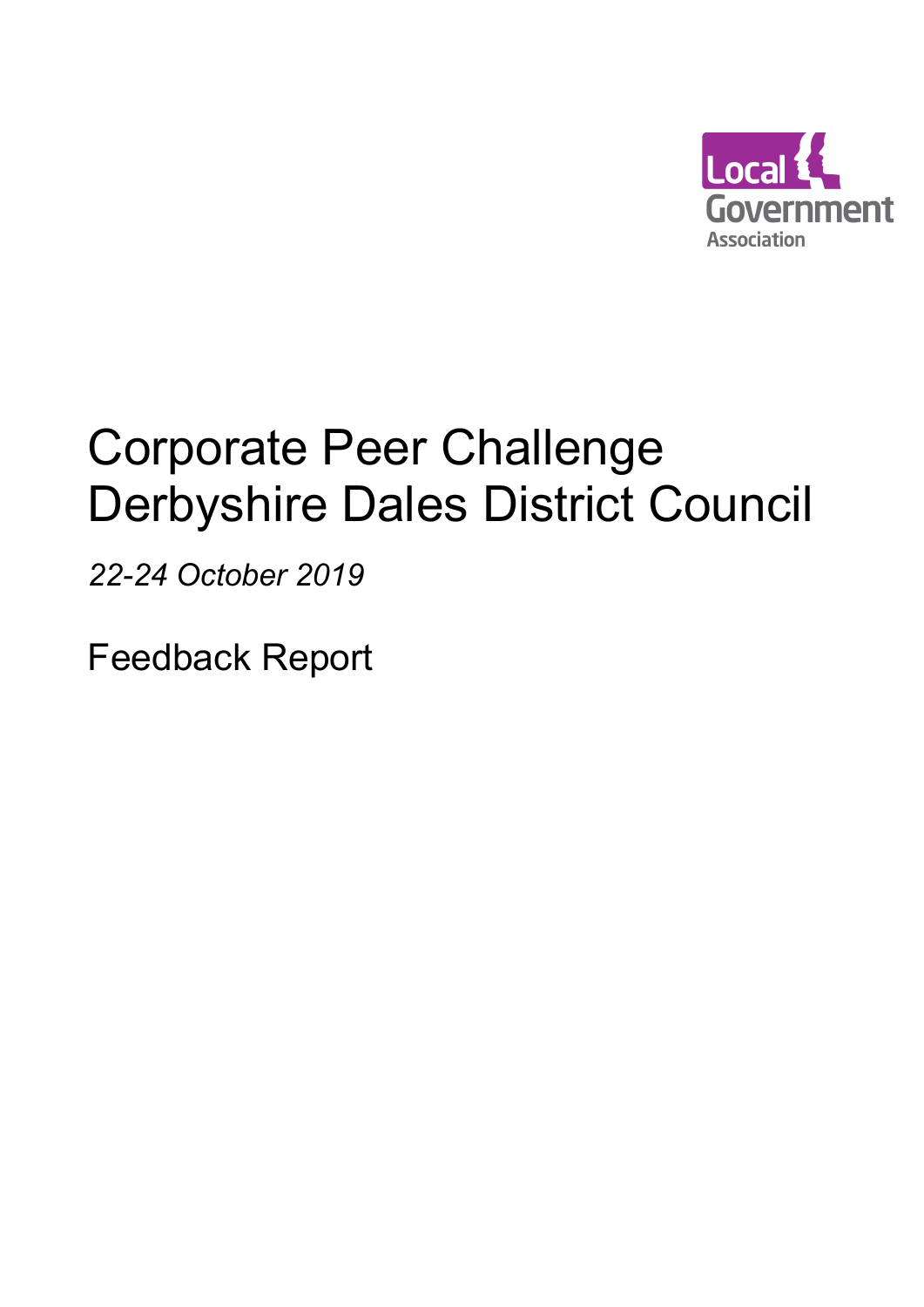# 1. Executive Summary

There is a real sense of ambition and commitment to continuous improvement at Derbyshire Dales District Council (DDDC).

There is a positive supportive culture which has dedicated loyal staff at its centre. The general sense is that the council is seeking to be more forward-thinking and this is very much shared by staff.

The council's core services are performing well. Through focused and prudent management, the council has a strong financial position which provides a foundation for the council's future ambition. As has been the case in recent years for all councils, DDDC has needed to focus on achieving savings and efficiency targets. However financial constraint should not be the overriding driver for all future decisions. A question for the council to consider is how much of an appetite it has for managing risk in order to utilise the many opportunities DDDC has.

The council's plans to develop a new corporate plan for the district provides an important opportunity which must be seized as a means of clearly spelling out the ambition and future vision for Derbyshire Dales as a place. The new corporate plan will also provide opportunities for the council to ensure these messages are clearly articulated to ensure its aspirations are clearly understood. There is clearly an opportunity for this plan to be widely shared to secure greater buy-in from stakeholders and partners across the district as a whole.

There seems a clear opportunity for the council's role in place leadership for the district to be strengthened through the new corporate plan. This work would also give DDDC the chance to provide clarity and focus about its commercialisation aspirations. There is also a good opportunity for the new corporate plan to review and address the council's capacity issues in terms of assuring itself that it has the right levels of staff with the skill required to deliver its ambitions for the future.

 It will also be a chance for the council to clearly define its ambitions for economic development and place making whilst reflecting the importance of doing this in sustainable ways. The natural environment of Derbyshire Dales is widely recognised as a significant asset for the council and the communities of the district so the importance of balancing these various considerations will be important.

The Council has good internal and external communications but needs to widely celebrate success. The peer review team would encourage the council to ensure that its communications focus more clearly on reflecting DDDC's desire to continue to build local trust and reach out into its communities effectively. There appears to be an opportunity for the role of elected members to be reviewed to ensure councillors can play a full role in DDDC effectively undertaking this community leadership role.

Local Government Association company number 11177145 Improvement and Development Agency for Local Government company number 03675577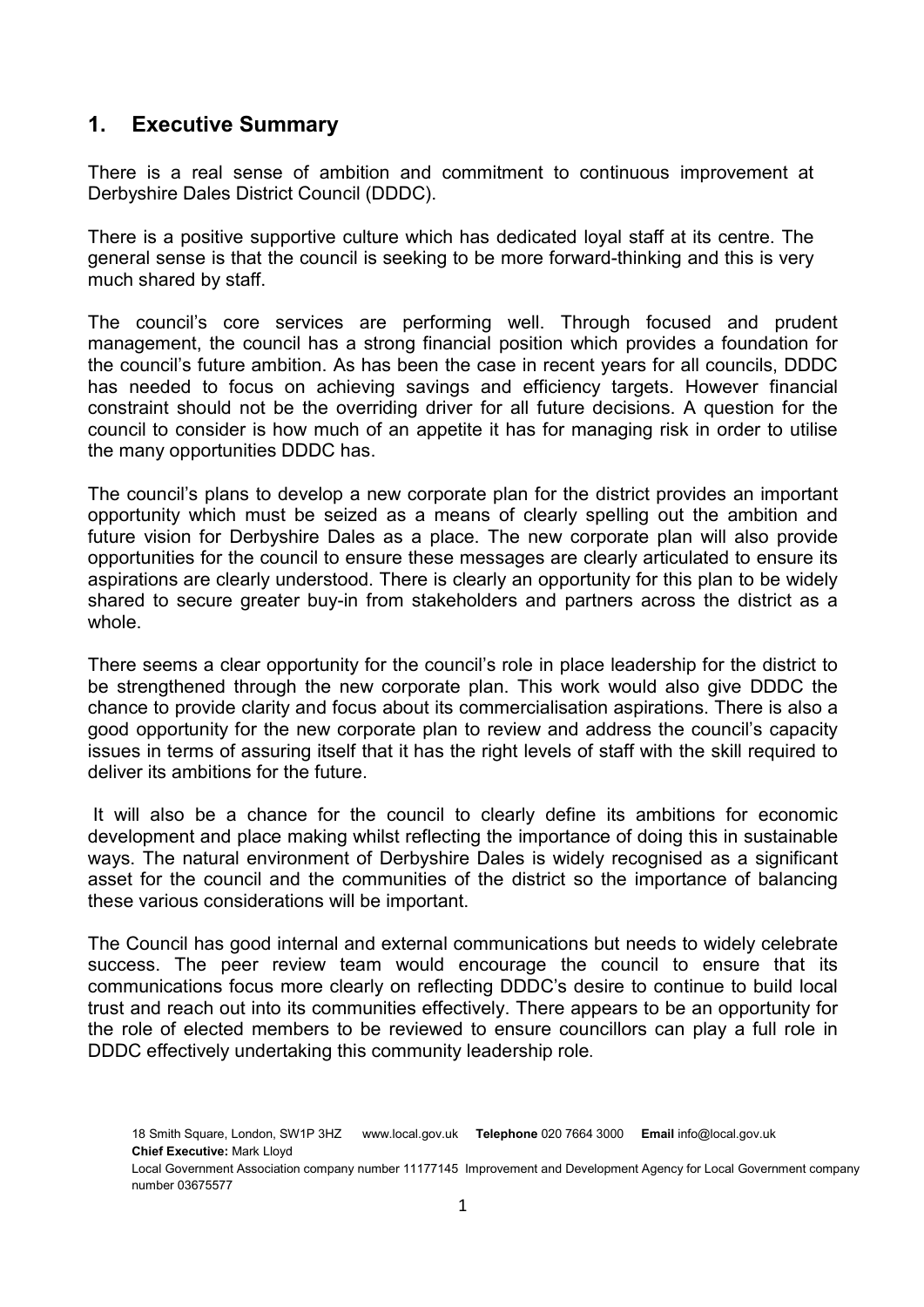In taking forward its ambitions for the future the council needs to fully embrace the modernisation agenda for example through systematic approach to digital technology.

# 2. Key recommendations

number 03675577

There are a range of suggestions and observations within the main section of the report that will inform some 'quick wins' and practical actions, in addition to the conversations onsite, many of which provided ideas and examples of practice from other organisations. The following are the peer team's key recommendations to the Council:

Develop a strong narrative and vision for your area that is owned and understood by members, officers and key stakeholders. Consider how to further broaden members' understanding of the whole district.

Ensure the new corporate plan is an opportunity to look forward and takes account of the potential for a fresh approach. It will need to be collectively owned and appropriately resourced to deliver.

Ensure you understand and maximise the benefits for the district as a whole. Judgement of the value of the council's intervention should not only be based on cost.

Ensure the council's commercialisation approach is sufficiently clear, ambitious and realistic. Make sure this will provide income to support the delivery of quality services and the ambitions of the council.

Further strengthen relationships with key stakeholders especially where delivery of practical and mutual benefits to the district can be achieved.

Review the role description for members to ensure they can fully contribute to the future direction of the council and the district.

Utilise group leaders to ensure all members are fully informed. Ensure information is easily accessible to all members. Consider a single log for member enquiries and have options for self-service.

The council should consider its own skills base and investment capability to promote jobs and business growth. The draft economic plan drives an ambitious direction at a time when site delivery and wider economic circumstances are challenging and suitably skilled staff are needed.

Consider whether your affordable housing offer needs to be diversified in light of the range of local housing need.

Further engage with strategic and local organisations to build trust and community capacity to advocate for and deliver on important initiatives (for example. climate change).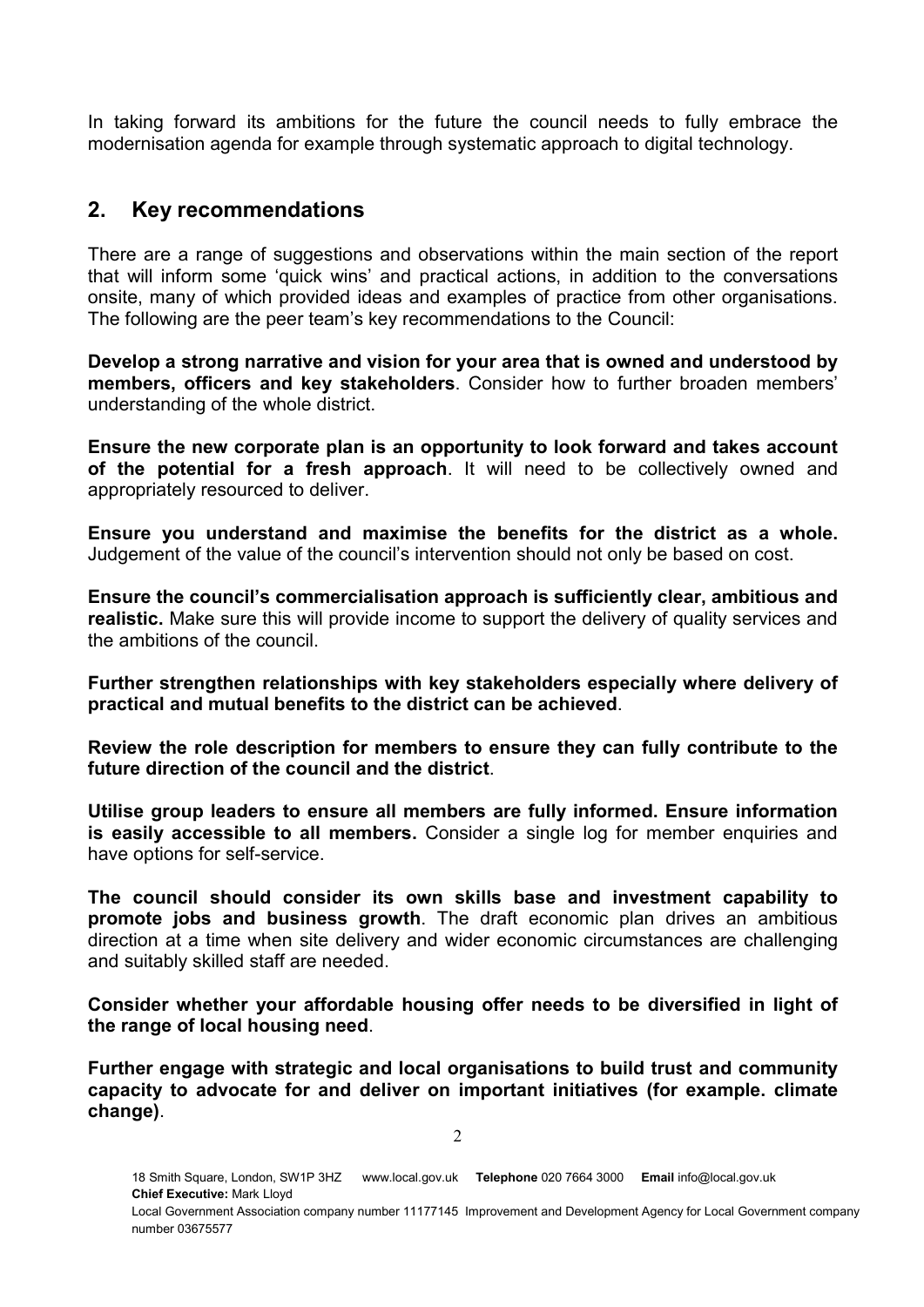Ensure that the council fully understands what a 2030 carbon neutral target means in impact and cost terms. Good growth and carbon neutrality should both be core to the council's climate change plan.

Share the narrative and celebrate success.

# 3. Summary of the Peer Challenge approach

# The peer team

Peer challenges are delivered by experienced elected member and officer peers. The make-up of the peer team reflected your requirements and the focus of the peer challenge. Peers were selected on the basis of their relevant experience and expertise and agreed with you. The peers who delivered the peer challenge at Derbyshire Dales District Council (DDDC) were:

- Norman Proudfoot (Harborough District Council Joint Chief Executive)
- Councillor Linda Robinson (Former Leader, Wychavon District Council)
- Councillor John Boyce (Leader, Oadby and Wigston Borough Council)
- Richard Cohen (Deputy Chief Executive, East Devon District Council)
- Rob Andrew (Strategic Place-Shaping and Localism Lead, Cornwall)
- Priya Thethi (LGA Policy Adviser)
- Ernest Opuni (LGA Review Manager)

#### Scope and focus

The peer team considered the following five questions which form the core components looked at by all Corporate Peer Challenges cover. These are the areas we believe are critical to councils' performance and improvement:

- 1. Understanding of the local place and priority setting: Does the council understand its local context and place and use that to inform a clear vision and set of priorities?
- 2. Leadership of Place: Does the council provide effective leadership of place through its elected members, officers and constructive relationships and partnerships with external stakeholders?
- 3. Organisational leadership and governance: Is there effective political and managerial leadership supported by good governance and decision-making arrangements that respond to key challenges and enable change and transformation to be implemented?
- 4. Financial planning and viability: Does the council have a financial plan in place to ensure long term viability and is there evidence that it is being implemented successfully?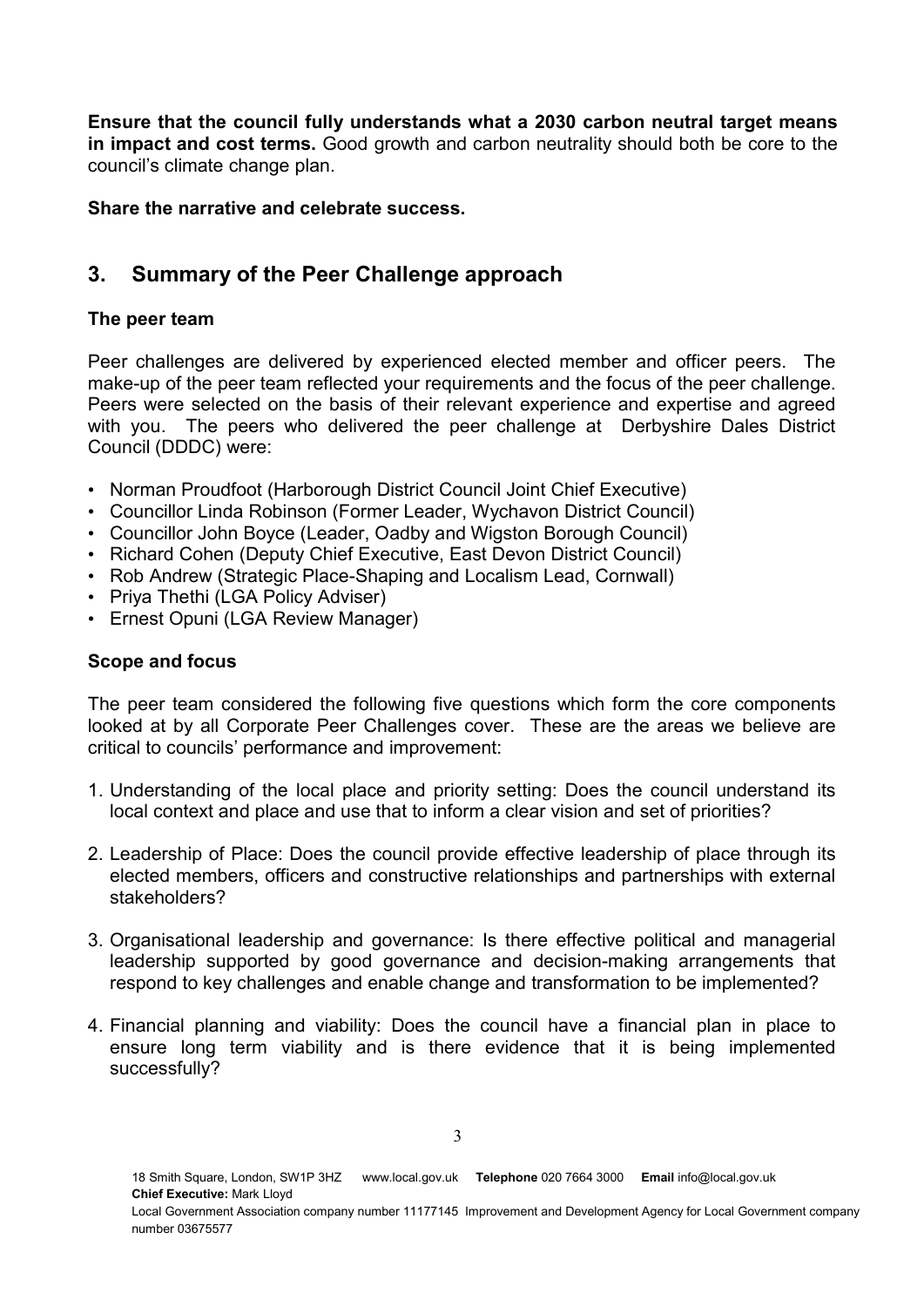5. Capacity to deliver: Is organisational capacity aligned with priorities and does the council influence, enable and leverage external capacity to focus on agreed outcomes?

Under these headings you asked the peer team to provide feedback on the following specific questions:

- How well does the council understand its local context and place and how has that been used to inform a clear vision and set of priorities?
- How well is the Council achieving against those ambitions? For example, as it reaches the end of the 2015-2019 Corporate Plan has the Council got a clear idea of where to go from here?
- The extent to which the Council's affordable housing ambitions are stretching enough and realistic.
- Does the council provide effective leadership of the District within and beyond through its elected members, officers and constructive relationships and partnerships with external stakeholders?
- How well is the council balancing its growth aspirations with the considerations of the need to deliver wider 'green' outcomes such as carbon reduction?
- Does the council have a financial plan in place to ensure long term sustainability and is there evidence that it is being implemented successfully?
- How aware is it of its costs compared to similar councils?
- Is the Council maximising appropriate sharing and "commercial" opportunities to enable reinvestment in services and to contribute further to self-sufficiency?
- Are the Council's commercial aspirations reasonable and realistic given what it considers to be its limited cash and assets?
- Does its new "Commercial Board" provide- and allow- the focus and leadership needed?
- Is there effective political and managerial leadership supported by good governance.
- Are decision-making arrangements fleet of foot, responsive to key challenges and opportunities and enable change and transformation to be successfully implemented?
- Are elected and officer roles clearly defined and relationships constructive?
- Is the way the Council operates its Committee system model fit for purpose?
- Are resources aligned with priorities?
- Does the council influence, enable and leverage external capacity to focus on agreed outcomes?
- Is the culture one where residents and other stakeholders feel fully engaged and involved in the decisions that are being made on their behalf?
- Is the strategic capacity within the council sufficient for current and future challenges?
- Is the Council making the most of new technology, including artificial intelligence, to reduce demand, improve efficiency and to deliver outcomes?
- To follow the housing theme, is the Council making use of all possible opportunities and taking the right steps to deliver its affordable housing ambitions

18 Smith Square, London, SW1P 3HZ www.local.gov.uk Telephone 020 7664 3000 Email info@local.gov.uk Chief Executive: Mark Lloyd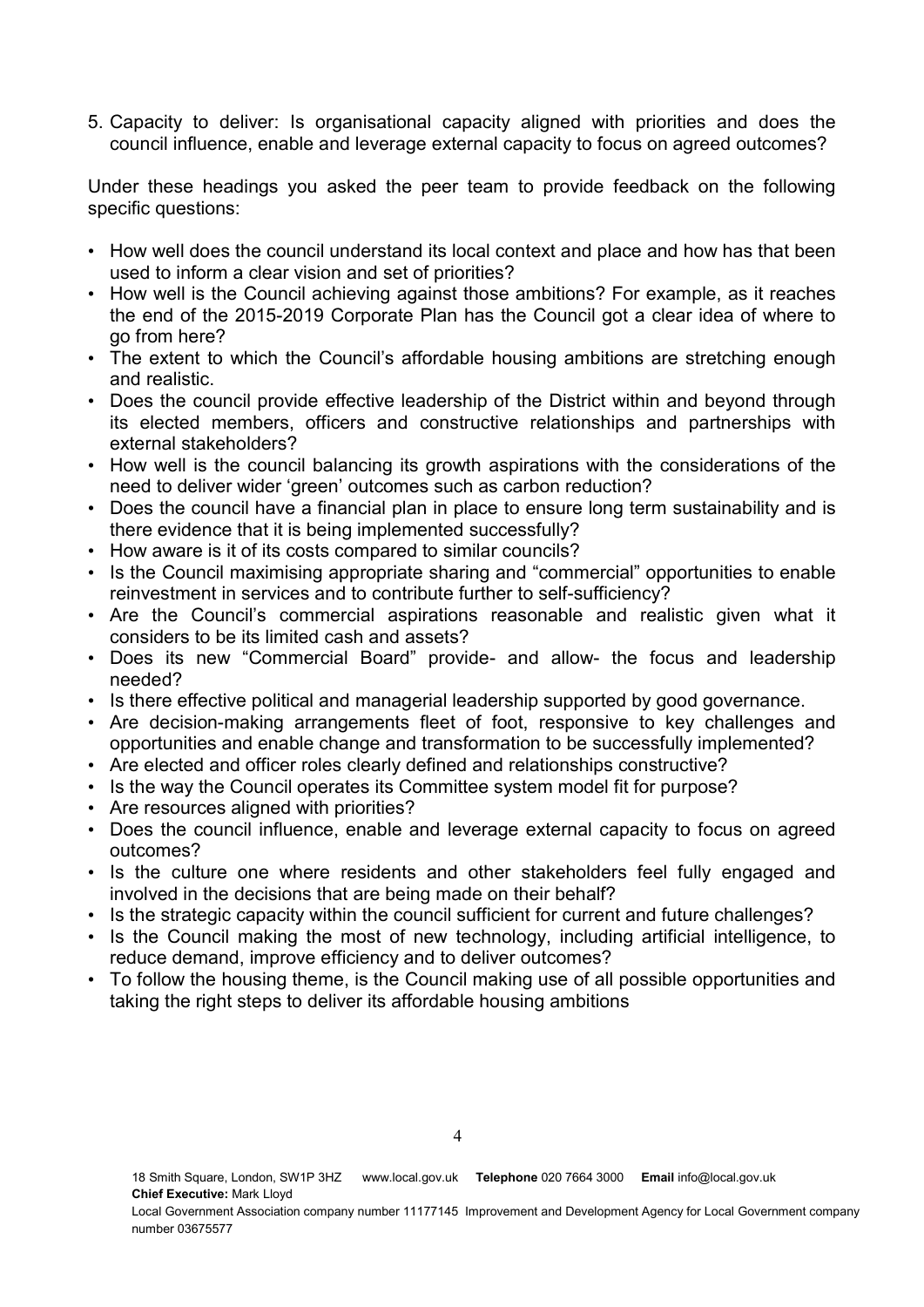#### The peer challenge process

It is important to stress that this was not an inspection. Peer challenges are improvement focussed and tailored to meet individual councils' needs. They are designed to complement and add value to a council's own performance and improvement. The process is not designed to provide an in-depth or technical assessment of plans and proposals. The peer team used their experience and knowledge of local government to reflect on the information presented to them by people they met, things they saw and material that they read.

The peer team prepared for the peer challenge by reviewing a range of documents and information in order to ensure they were familiar with the Council and the challenges it is facing. The team then spent 3 days onsite at Derbyshire Dales District Council during which they:

- Spoke to more than 85 people including a range of council staff together with councillors and external partners and stakeholders.
- Gathered information and views from more than 43 meetings, visits to key sites in the area and additional research and reading.
- Collectively spent more than 180 hours to determine their findings the equivalent of one person spending more than 5 weeks in Derbyshire Dales.

This report provides a summary of the peer team's findings. It builds on the feedback presentation provided by the peer team at the end of their on-site visit on 24 October 2019. In presenting feedback to you, they have done so as fellow local government officers and members, not professional consultants or inspectors. By its nature, the peer challenge is a snapshot in time. We appreciate that some of the feedback may be about things you are already addressing and progressing

# 4. Feedback

# 4.1 Understanding of the local place and priority setting

Derbyshire Dales District Council (DDDC) has a good understanding and appreciation of its local context and is focusing on continually improving local community relationships. The council's efforts to establish a clear link between what it delivers and clearly identified community priorities is a clear driver of much of what it delivers. The result of the council's 2019 staff survey indicates an improved understanding of the relevance of plans and strategies. This means council's priorities are clear and being operationalised because the key themes for the new Corporate Plan -People, Place, Prosperity– are well understood in the organisation

18 Smith Square, London, SW1P 3HZ www.local.gov.uk Telephone 020 7664 3000 Email info@local.gov.uk Chief Executive: Mark Lloyd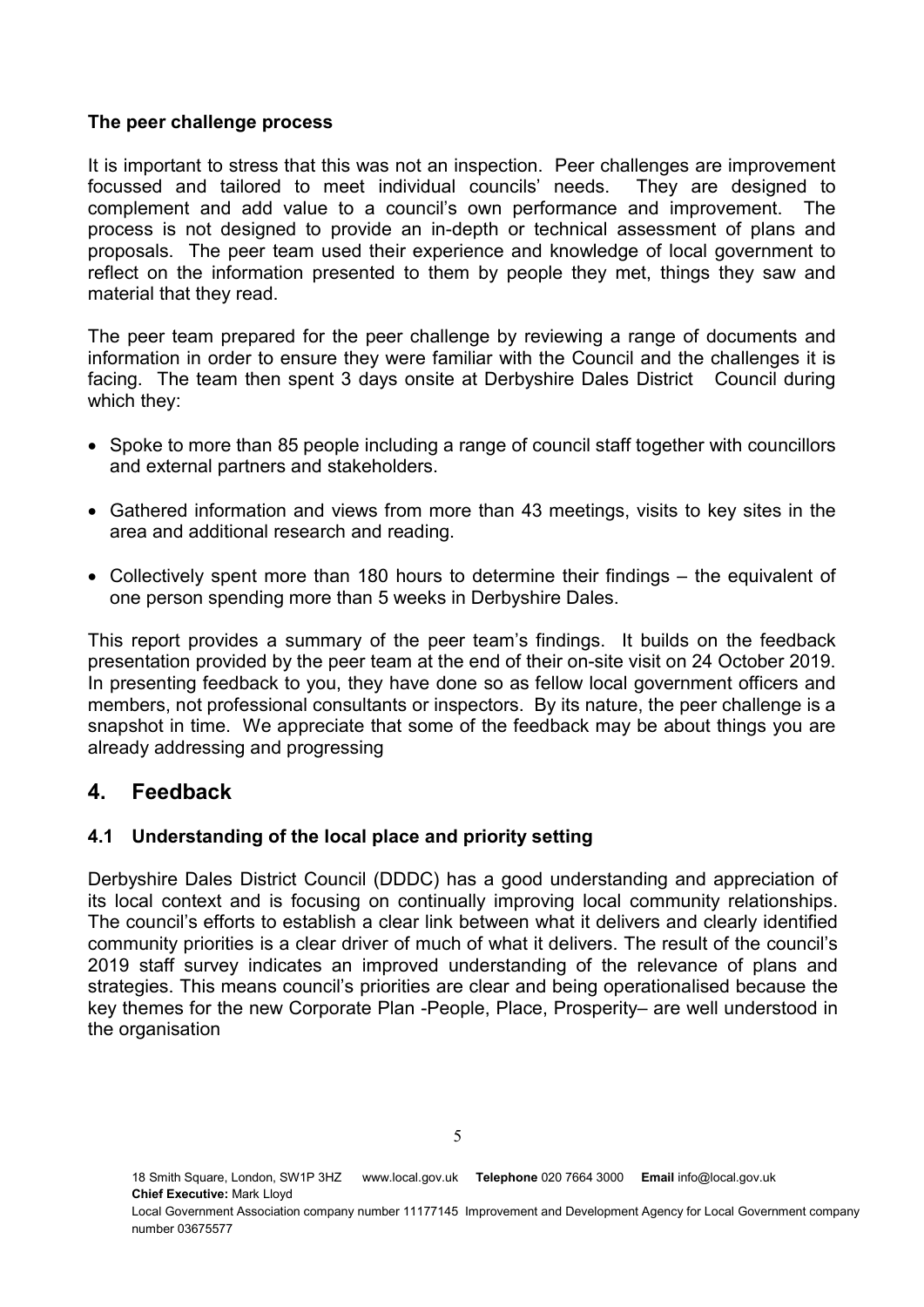Members are largely united on council's purpose to provide a positive place to live, work and grow up. Although the council's priority in relation to leading on climate change is in its early days, councillors are positive about the council working to setting an example by making the council a leader in relation to the green agenda. The new corporate plan represents an opportunity for DDDC to develop more fully worked up plans focused on delivering clear outcomes.

There is a strong understanding within the authority about rural pressures and the need for the council to take the lead locally. There is consensus from political and managerial leadership that 'a focus for the future is to deliver services for the benefit of local communities including high value jobs. The emerging Corporate Plan needs to be clear and directive and owned by the whole council. While recent years have by necessity, focussed on achieving savings targets, there is now an opportunity in the new corporate plan for the future direction to include opportunities to invest whilst managing risk effectively.

Affordable housing delivery has been prioritised and resourced. The affordable housing need is clearly evidenced and is a current pressure, exacerbated by lack of suitable land. The council recognises the challenges associated with this and is seeking to maximise offsite contributions by working in partnership with Housing Associations to deliver units. There are good working relationship between Rural Housing enabler and Registered Housing Associations providing a positive foundation on which to progress with delivery into the future. The approach of utilising offsite Section 106 contributions and working with Registered Providers is moving in the right direction but there is more for DDDC to do to ensure future needs can be met.

The established format of the Derbyshire Dales Community Forums could act as a foundation for wider conversations in relation to agendas such as climate change. Now is the time for further engagement with these forums as a vehicle for taking forward much of the local aspirations. The peer review team would encourage the council to review its internal capacity to ensure it is placed to deliver effectively on this agenda.

The council is investing in strategic planning capacity to improve use of sites and improve developer negotiations and the council's understanding of its sites. There is an opportunity for the council to review its empty homes strategy, local housing need and demand. DDDC could also consider the choice of different tenures and whether the Council could itself be a direct investor.

#### 4.2 Leadership of Place

DDDC is credited with being an effective leader of the district by partners who attest to the authority being a good partner to work with which makes positive contributions to collaboration. Relationships with partner organisations to promote the district are strong and the council is actively looking to work more closely with other districts.

<sup>18</sup> Smith Square, London, SW1P 3HZ www.local.gov.uk Telephone 020 7664 3000 Email info@local.gov.uk Chief Executive: Mark Lloyd

Local Government Association company number 11177145 Improvement and Development Agency for Local Government company number 03675577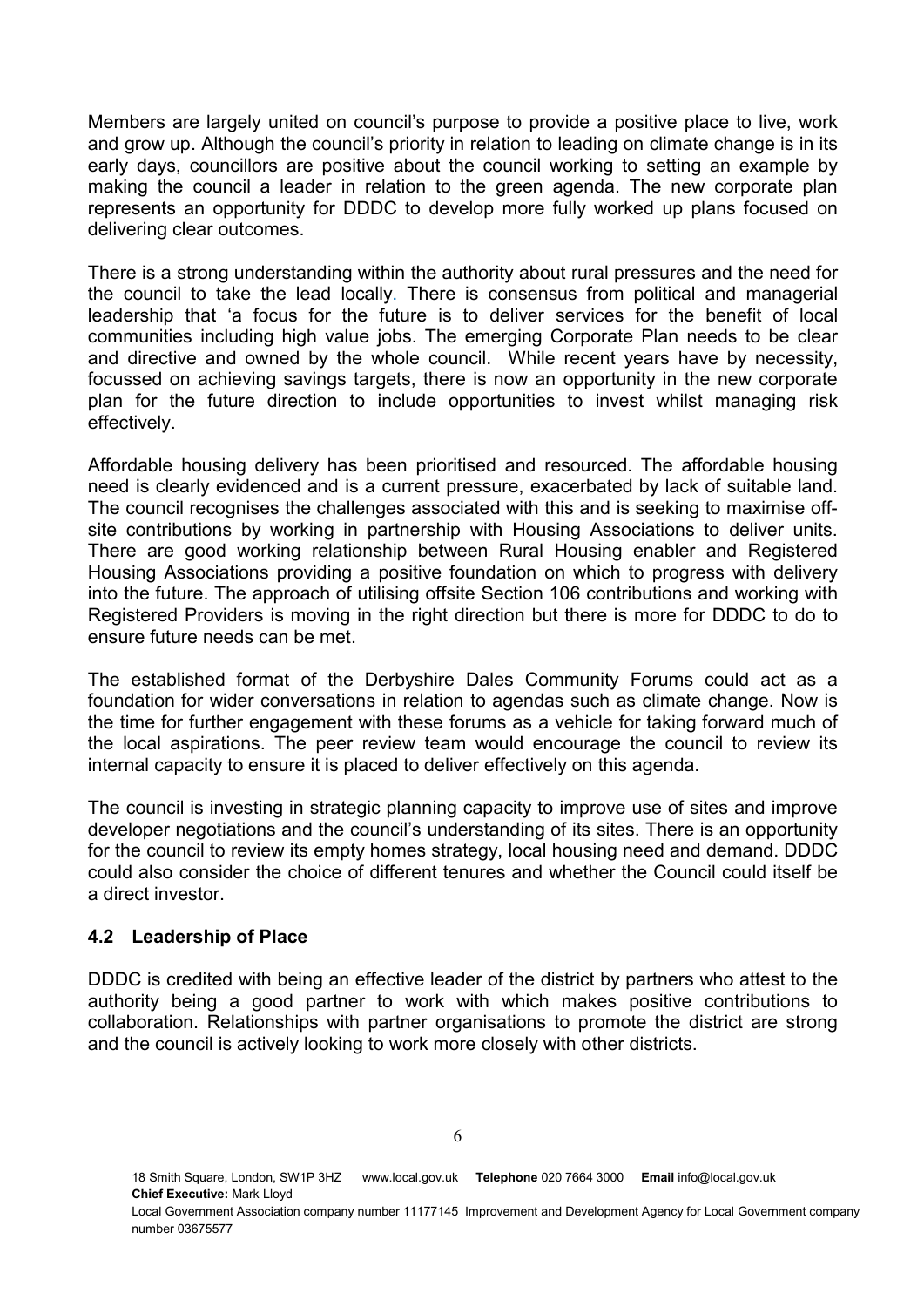DDDC's induction programme for its new councillors is positively regarded by local councillors. Members are also positive about potential for innovation in the area and are keen to take this forward as part of the council's new Corporate Plan including effective delivery of infrastructure projects for the future

There is a good relationship between DDDC's and the County Council as evidenced by the Ashbourne Airfield redevelopment, collaboration on transport and the work that has been done in relation to parking enforcement. These are all contributing positively to DDDC delivering more effectively in its place leadership role. Where possible the council should seek to lead joint initiatives where the benefits are going to be realised locally as this will ensure that infrastructure projects are delivered more effectively.

The council's building control partnership service is working well and benefits from effective reporting and governance structures which allows it to identify and respond to effectively to future works. This shared service has very strong support from DDDC officers which will be key in addressing the development aspirations and associated future challenges this may bring.

There is evidence of good leadership such as the climate change initiative. This will be important if the council is to fully utilise its natural environment as the asset it could be. The peer review team would encourage continued closer collaboration between officers and the member working group set up to develop ideas for delivering on this agenda into the future. Taking this forward effectively will contribute positively to the council identifying resources from the D2N2 Local Enterprise Partnership (LEP) for example.

DDDC is one of the districts within the county best placed to lead on the delivery of improved rural outcomes in Derbyshire. DDDC can create scope for investment in this agenda due to its unique location and positive reputation as a tourist destination.

The council is exceptionally well placed to build on its good relationships with external partners to highlight and tackle issues that rural councils have such as housing provision when substantial parts of the district are within National Parks. There would seem to be mutual benefits to jointly have a constructive dialogue with central government to explain the difficulties and seek support to address the perceived inequalities of the government's current approach. The council clearly has a strong relationship with the National Park however it needs to ensure that the council's representatives on the National Park board are able to promote the council's position and robustly challenge where necessary.

Town Councils and Parish Councils view DDDC as being more responsive and welcome the prospect of a place-based approach. There is a will and opportunity for yet closer working between DDDC and the Derbyshire Association of Local Councils (DALC) which could yield real benefit through sharing resources and expertise. The foundations for effective collaboration are in place but there remain further opportunities to continue to improve local engagement and understanding. There will be a need for the council to review its capacity to support this work in that DDDC can be assured of its ability to deliver its future ambitions.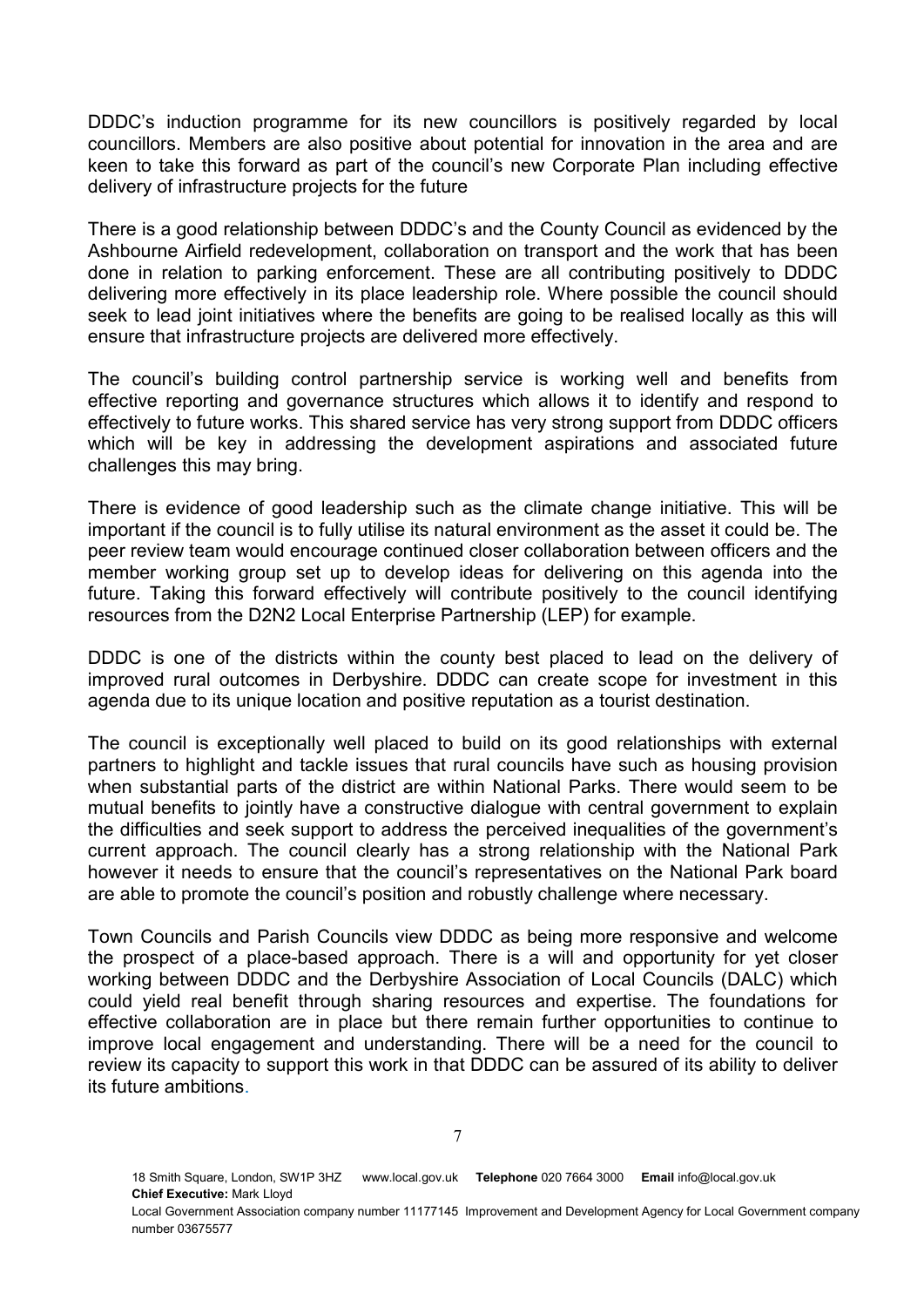DDDC would benefit from having a stronger voice and greater visibility on the regional stage to promote rural businesses and diversification. Key to this will be a clear narrative on what DDDC is able to contribute to achieving LEP priorities. DDDC is regarded by the LEP as one of the better districts to work which provides further opportunity for yet more effective delivery at this level.

DDDC's Economic Strategy is seeking to achieve a shift from tourism promotion to higher value and rural economy focus which would help contribute to ambitions of the LEP. Through this greater alignment there are likely to be enhanced opportunities to secure the kind of resources which could contribute to accelerating the delivery of important projects focusing on economic growth sectors and frontline services to local businesses. The peer review team would encourage DDDC to consider even more structured engagement with Businesses by sector and place and how this work might support manufacturing and engineering firms for example.

Historically it appears that the Council has overseen the delivery of site development such as Marks and Spencer, Wilkinson's and ABC premises. There is a clear desire to deliver economic development however employment sites are complex and difficult to develop in this area. There may be value in the council considering if it could be an investor in potential sites which may help unlock these developments.

DDDC is an integral part of strong partnerships focused on delivering to the wider the health and wellbeing agenda. This is being achieved through promoting health and active life style activities through its active communities' strategies. These are contributing positively to better community outcomes.

The positivity of the council about climate change and the potential for strong local partnerships could contribute positively to achieving the LEP's rural agenda. In order to maximise these opportunities, it will be important for the new Corporate Plan to address and clearly define what outcomes are sought for the towns in the district and how delivery could contribute to LEP objectives.

DDDC core service delivery is well regarded particularly in areas such as waste collection and recycling.

# 4.3 Organisational leadership and governance

The Council needs to identify a clearer strategic direction and then the capacity to deliver. There needs to be a better balance between strategic and operational delivery. A clearer strategic direction from the Members will enable the Corporate Leadership Team to more effectively deliver.

Member and officer relationships have changed since the election and there needs to be a better mutual understanding of roles. Members and officers are a team, working on behalf of the residents in the district and it is important that there is clarity on behaviours, responsibilities, roles and delegation. The members role is crucial as there is evidence of the members becoming involved in operational matters which is clearly not their role.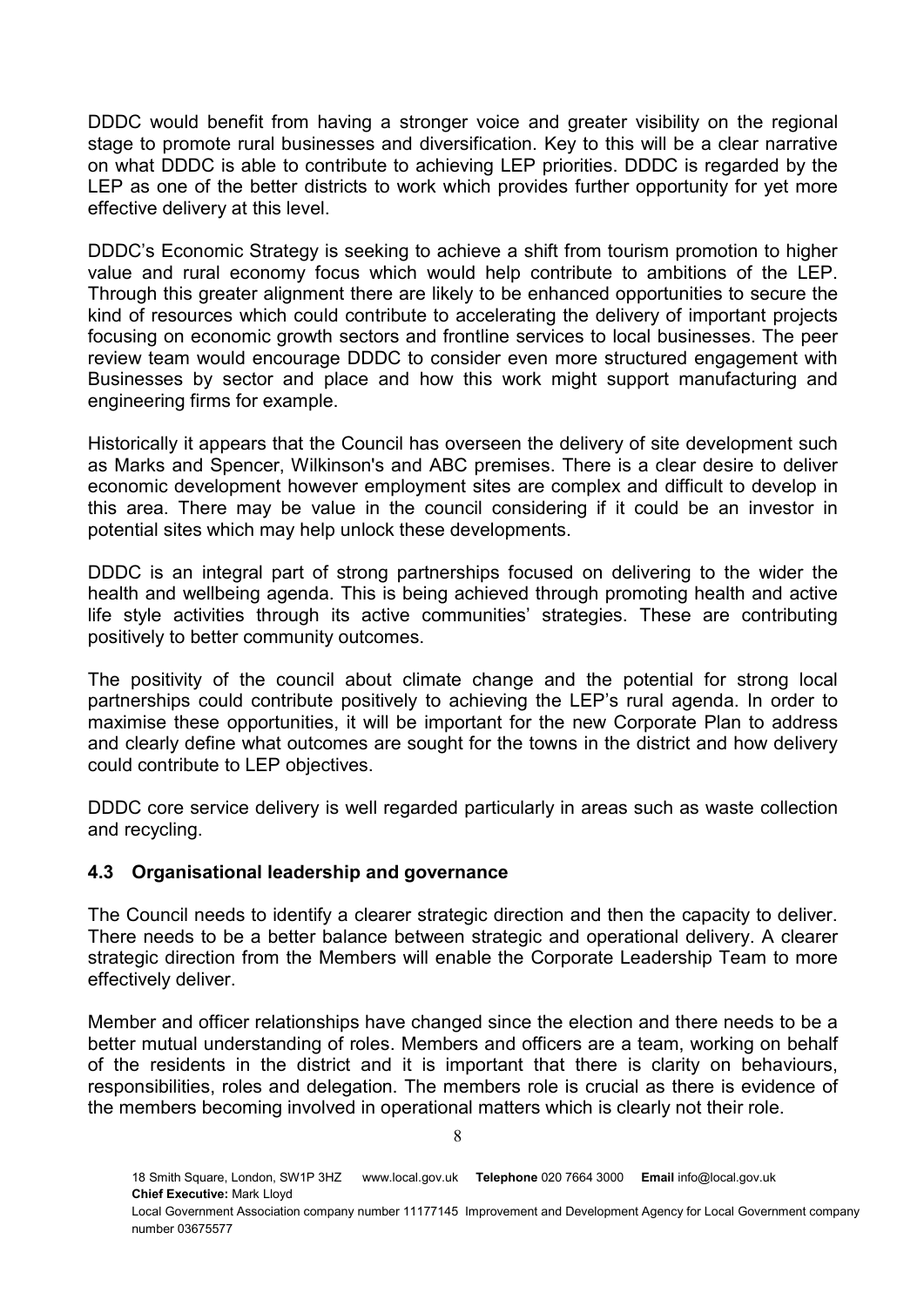There can be a tendency for some members to be too parochial forgetting their wider district councillor role. The peer review team's view is that the role of councillors is also a strategic one in which they use their local knowledge and experience as elected representatives to take decisions that set the direction of the council across the whole district. Members developing and communicating a long-term vision would be a strong message for the community and for partners.

Internal corporate communication as evidenced by the 2019 staff survey, seems to be effective. There is however some recognition that internal communications across the organisation between various departments requires attention to address future challenges and prevent silo working.

The transformation of the business support service has been successful in delivering efficiencies and is the success of this approach a template for similar change.

There is an opportunity to review the constitution to encourage fleet of foot decision making and more empowerment. Currently it would appear that decisions are sometimes delayed as they are required to go through the committee system. In reality many of these decisions should not require a committee approval so would benefit from the officers having delegated powers or where relevant a swifter member involvement. This will undoubtedly become more important as the Council's commercial approach develops and there will be a need to adapt to changing market conditions. Reviewing the constitution will enable the scheme of delegation to be developed to encourage swift and effective decision making.

The council is working well with the other district councils and the county council to identify better ways of collaboration and joint working through non-structural reform. This may prove to be a useful approach to deliver efficiencies and the council needs to be flexible to adapt its approach where necessary to ensure the partnership working is successful.

#### 4.4 Financial planning and viability

Derbyshire Dales has a budget of just under £10m. The authority receives relatively little government grant support and is therefore now heavily dependent on generating income from Council Tax, Business Rates and local fees and charges.

There is evidence of strong finances and good financial management and the Council has a good record of staying within its budget. Reserves are healthy and the Council plans well for the future. Financial reporting to elected members is of a high standard and it is clear the Council understands its financial position and recognises its risks. There appears a need to develop savings plans to address budget shortfalls over the next three years.

The Council has a Medium Term Financial Strategy (MTFS) that includes a Medium-Term Financial Plan (MTFP) which projects DDDC's finances to 2023/24. The Strategy is well set out, detailed and thorough, demonstrating that the council understands their financial challenge well. It is underpinned by a set of principles the first of which is: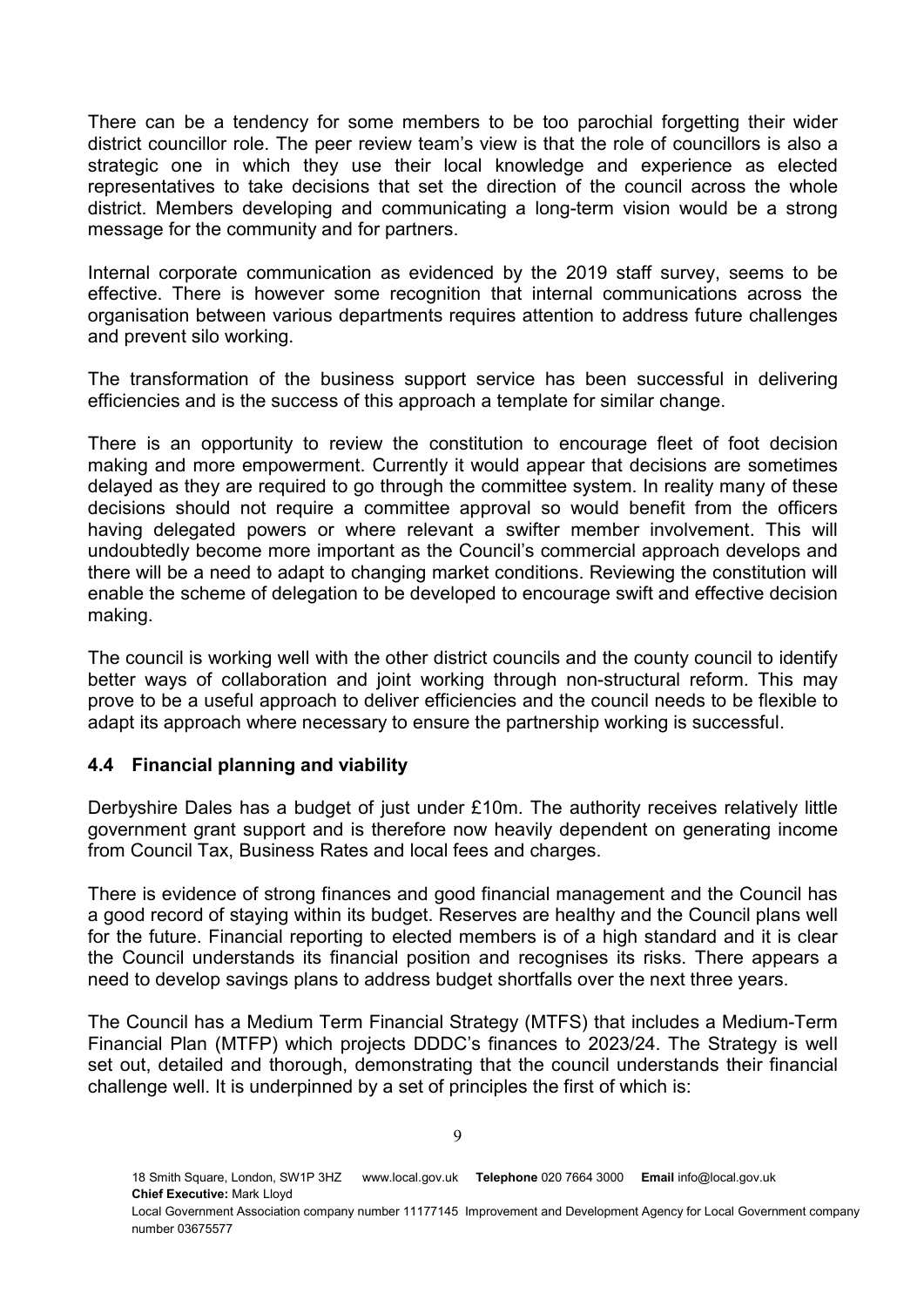"to have a balanced sustainable budget in the medium-term to ensure that the Council remains in good financial health and meets the statutory requirement to set a balanced budget."

The MTFS and MTFP address significant risks, such as loss of New Homes Bonus, reductions in business rates and the impact of contract renewals. This means the council is well placed to anticipate and plan effectively for the future.

DDDC is managing its finances well. The council holds a healthy level of reserves and have prudently set aside money to deal with in-year variations in their budget. There is a risk-based reserves strategy which sets out the purpose for which they are held.

The council has a five-year Medium-Term Financial Plan which recognises financial risks and opportunities. The MTFP is a good document and shows that the council understands its finances well.

DDDC has been successful in generating savings over the last five years to sustain the council financially. There is clearly some uncertainty over the future due to the delay in the government's review of local government finance but DDDC has set out projections based on a reasonable set of assumptions. This shows that it will need to identify further recurring savings (or additional income) after 2020/21 which amount to approximately £400,000 per annum. As yet the Council have not published their ideas beyond some thematic areas and this represents an area the council would benefit from focusing on further.

In 2020/21 the Council faces significant risks around contract renewals, in particular the waste contract (an additional £300k per annum. has been included in the MTFP), and from the revaluation of the pension fund (£150k per annum included in the MTFP).

The Council has low levels of debt (£5.4m) and has a strategy to provide resources from revenue to support the repairs and renewal of assets. This capital programme reserve stood at £2.25m at 31st March 2019.

The Council has a commercial investment strategy in order to generate income. This strategy is supported by an investment reserve of £570k. The strategy recognises the risks of this kind of investment and sets out a clear set of parameters within which the Council works to mitigate against such risks. However it is unclear how the strategy is being used to determine potential investments and whether there is additional funding available to maximise financial returns.

The council is in a strong financial position given the current climate. There has been a strong focus on financial sustainability around savings and efficiencies but needs to include a clear drive for increasing income generation. Coupled with a drive to generate income there should be more clarity around the true costs of services so that managers can robustly assess the commerciality of their services. The commercial ambition for the council needs to be clearly defined as a whole including the role of core services. The Commercial Board needs to be willing and to make timely investment decisions. The council's strong financial position should enable it to be more ambitious with commercial

<sup>18</sup> Smith Square, London, SW1P 3HZ www.local.gov.uk Telephone 020 7664 3000 Email info@local.gov.uk Chief Executive: Mark Lloyd

Local Government Association company number 11177145 Improvement and Development Agency for Local Government company number 03675577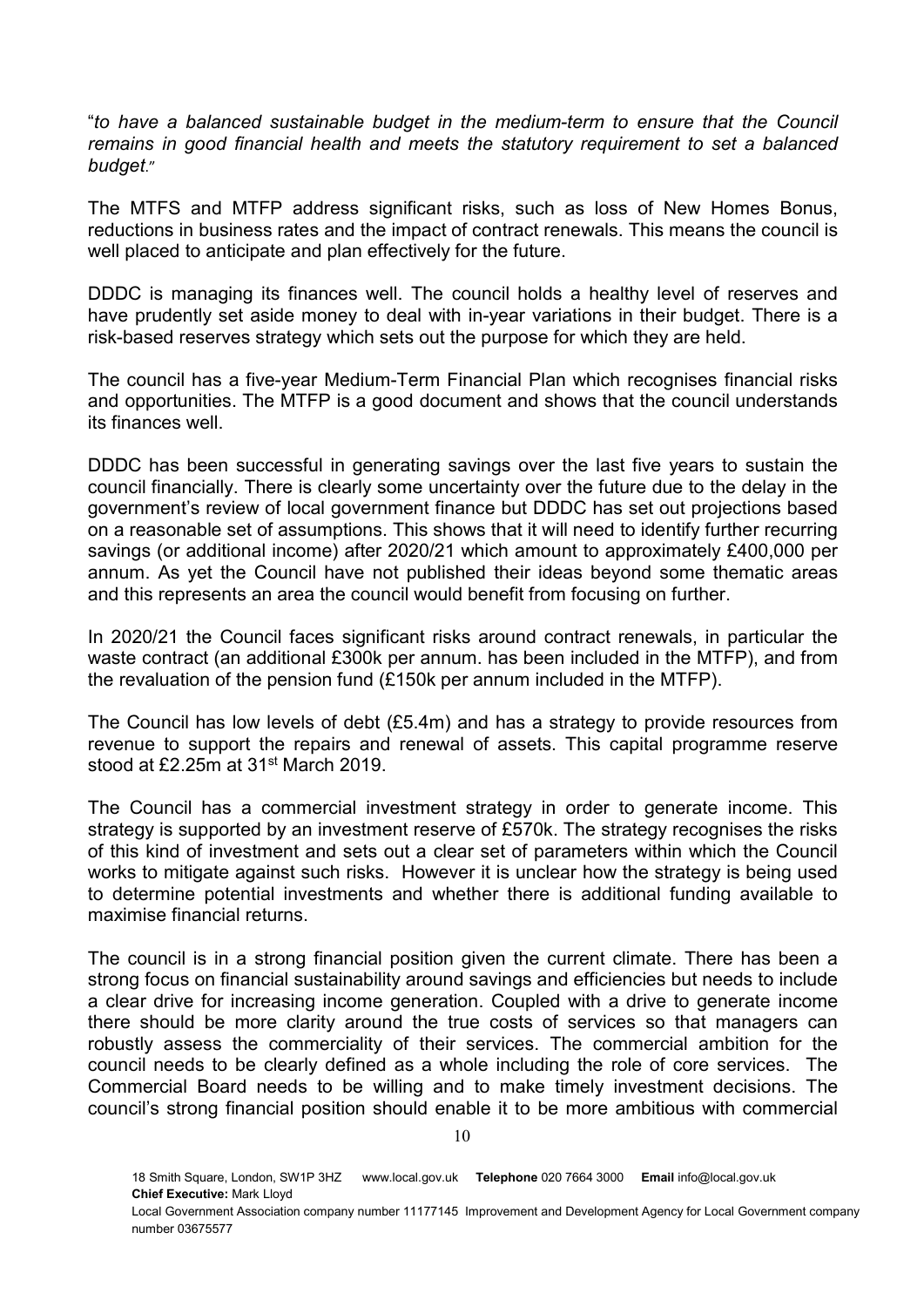investments underpinned by robust management rather than avoidance of risk. It may help if the council considers a target which is derived from return on capital invested. The peer review team noted that the establishment of the Limited Liability Partnership was not being progressed and suggests that other delivery models are investigated to enable the council to operate with a more commercial approach for the relevant projects.

The use of assets to generate income for the Council should be a clearer priority emerging from the Asset Management plan. It is clear that DDDC has taken up the challenges of rationalising the asset base, a key recent example being leisure centres and public toilets. To continue the optimisation of its significant number of assets a swift governance process needs to be in place.

#### 4.5 Capacity to deliver

DDCC has good, dedicated staff who are well thought of, enjoy working for the council and are clearly dedicated and passionate about working here. The peer team heard positive feedback from members and partners about officers. Staff expressed that they are happy with the current management arrangements and approach. There was however evidence of risks around recruitment, retention, staff progression and succession planning which have been highlighted by staff.

Once the new corporate plan priorities have been confirmed, there will be the need to further review capacity and skill requirements to deliver – "step up from enabling to delivery"

There is recognition amongst all parts of council (including members) of a lack of strategic capacity with CLT drawn into operational delivery. A suggestion from members is to reintroduce the Corporate Director role and the peer review team would support this action to provide additional strategic input and resilience for the Chief Executive.

Both procurement and asset management were seen as areas which would benefit from additional professional capacity.

Some of the shared services are working well and returning financial benefits such as the Building Control Company. There appears however to be some confusion amongst staff between the role of the ICT partnership and the digital transformation programme.

The council currently has flexible working in place and staff recognise the benefits that this brings. There is evidence that there is a demand for more flexible working policies across the council and not just in specific services. As many staff travel from other districts and there is limited public transport there is a potential to improve efficiencies and reduce the carbon footprint through the expansion of this approach.

<sup>18</sup> Smith Square, London, SW1P 3HZ www.local.gov.uk Telephone 020 7664 3000 Email info@local.gov.uk Chief Executive: Mark Lloyd

Local Government Association company number 11177145 Improvement and Development Agency for Local Government company number 03675577